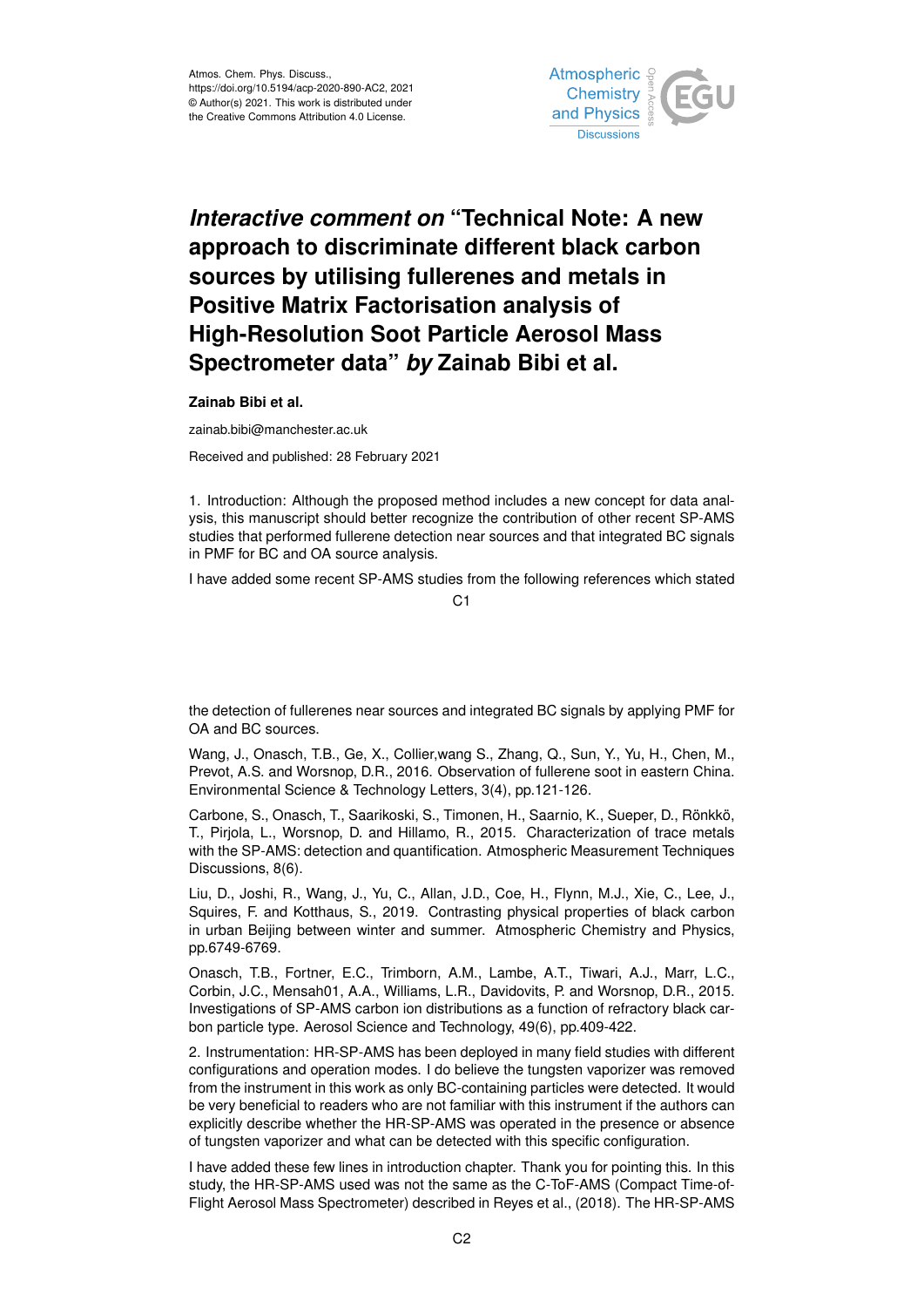was operated under an intracavity, CW laser vaporiser (with the tungsten vaporiser removed), which vaporises the refractory BC (rBC) and its associated non-refractory particulate species along with metal nanoparticles (Onasch et al., 2012; Carbone et al., 2015).

3. Lines 126-127: As there were only limited work to report metal detection in ambient particles using HR-SP-AMS, it is recommended to include a list of metal peaks that have been investigated and/or detected in this work.

Thank for your comment. In line 183, I have mentioned four different metals that have been detected by HR-SP-AMS, please see below: "This high-resolution analysis on SP-AMS data also detected various metal pollutants such as Iron (Fe), Titanium (Ti), Strontium (Sr) and Caesium (Cs)".

4. Lines 131-134: Please define fullerene peaks. If UMR data is used for large m/z, what is the possible error for determining fullerene signals?

Thank you so much for your suggestion regarding this comment, I have improved it now; This lower frequency delivered data up to m/z=3200 rather than 380, with the intention of characterising the fullerene signals described by Onasch et al. (2012) at the expense of overall signal-to-noise. The data presented in this paper are a combination of the standard 'V' mode for the lower m/z peaks, processed using the PIKA high resolution analysis tool, and the long pulser period 'V' mode for the fullerene peaks, processed using unit mass resolution (UMR) method. The reason for using UMR method instead of HR was that the peaks in this m/z regime were not sufficiently resolved, due to the m/∆m limit of the mass spectrometer. Instead, the UMR method can integrates all the available signals and is therefore more robust. However, the ability to resolve multiple peaks per nominal integer m/z provided useful additional data in the low m/z regime. The 'W' mode data was deemed not to have a sufficient signal-to-noise ratio to contribute to this work.

5. Lines 137-138. There are a few previous field studies that included BC frag-

 $C<sub>3</sub>$ 

ments for source apportionment/identification analysis of ambient BC and OA but they may not explicitly highlight this application in the manuscript. However, those publications should be cited here. Thanks for your suggestion. This citation is added in the manuscript. Saarikoski, S., Carbone, S., Cubison, M.J., Hillamo, R., Keronen, P., Sioutas, C., Worsnop, D.R. and Jimenez, J.L., 2014. Evaluation of the performance of a particle concentrator for online instrumentation. Atmospheric Measurement Techniques, 7(7), pp.2121-2135.

6. (a) Figures: Although Figure 4 is good for visualization, it is recommended to report the Pearson correlation coefficients between different BC measurements here. This comment also applies to other time series comparisons throughout the manuscript.

Thank you so much for this suggestion. I will add following tables in the supplementary information section.

6b. Furthermore, Figures 2-5 can be combined into a single graph with different panels so that the time series of different species can be easily compared. Figures 6 and 7 can be combined as well (i.e., showing HR-MS for lower range m/z in Figure 6).

Thanks for your suggestion, I have combined figures 2, 3, 4 and 5 in one panel.

7. Section 3.5: Re-organization of this section is required. In particular, it is recommended to discuss the PMF factor profile and time series together instead of separating them into two sub-section as both of them provid3e information for sources of BC and OA. For example, Figure 8 (time series of PMF factors) is required at the beginning of Section 3.5 when describing which OA factors were strongly associated with the bonfire night or other emissions. The mass spectral profile alone did not provide sufficient evidence to support the scientific argument.

Thank you so much for your suggestion. I have reorganised this section now (See revised manuscript).

8. Line 234: The meaning of HULIS here is unclear. Figure 6 only shows "BC and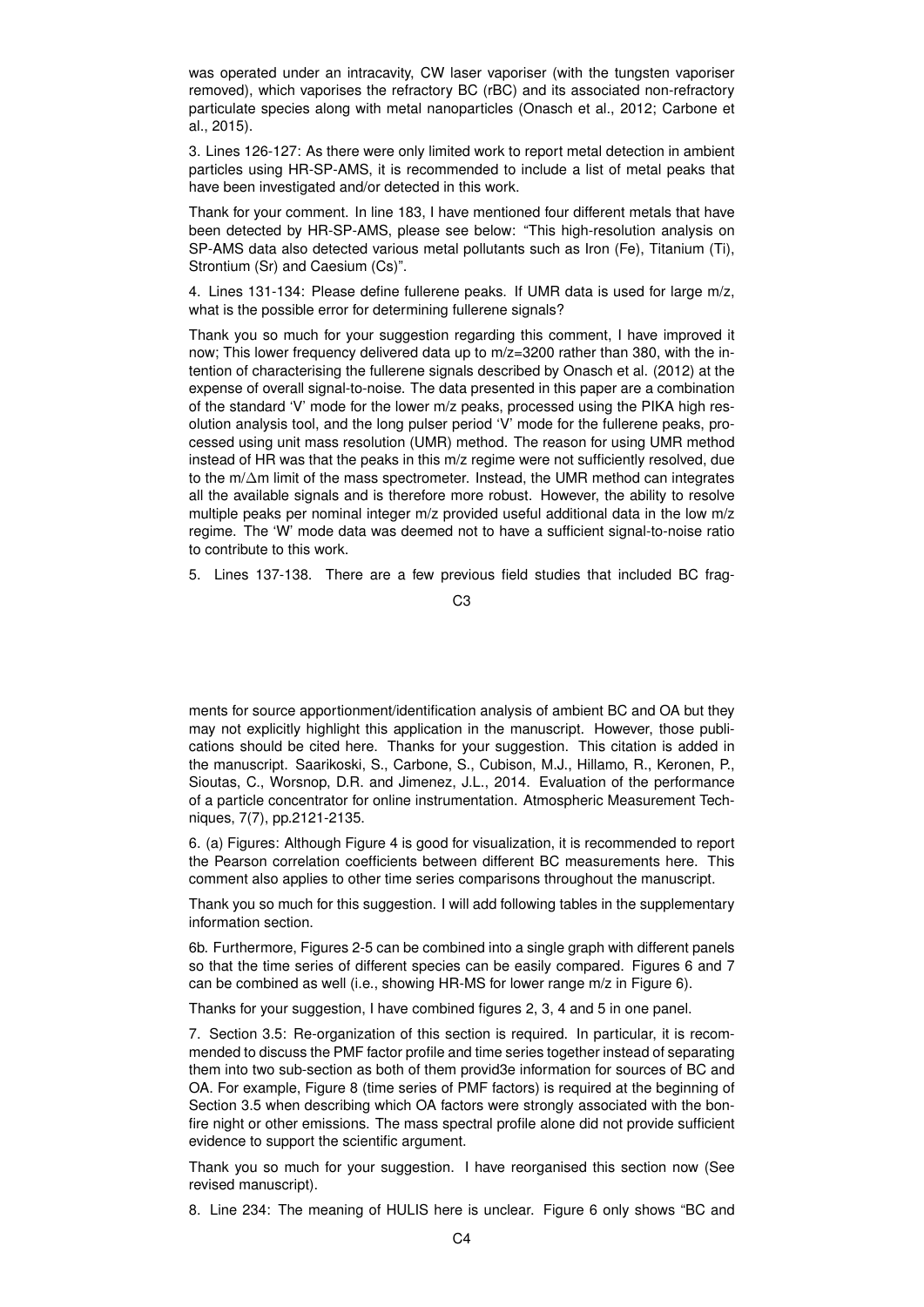HULIS" factor. The terminology throughout the manuscript should be consistent.

In order to provide the clearer meaning of HULIS, I am adding further explanation to this; HULIS is a class of organic molecules that can be formed by photochemical oxidation and oligomerisation of volatile organic compounds in the atmosphere (Aiken et al., 1985; Hoffer et al., 2004) and biomass burning (Lin et al., 2010), with a characteristic peak at m/z 44 (McFiggans et al, 2005). Potential origins of HULIS in the atmosphere are diverse, including (primary) biomass burning (Graber and Rudich, 2006; McFiggans et al, 2005; Mukai and Ambe, 1986; Zappoli et al., 1999; Graham et al., 2002; Mayol-Bracero et al., 2002), terrestrial (Simoneit, 1980) and marine sources (Cini et al., 1994; Cini et al., 1996; Calace et al., 2001; Cavalli et al., 2004), , and secondary organic aerosol formation (condensation, reaction, oligomerisation, etc.) (Gelencser et al., 2002; Jang et al., 2002; Jang et al., 2003; Tolocka et al., 2004; Hung et al., 2005). Moreover, HULIS as an atmospheric aerosol has already been reported in previous literature (Decesari et al., 2000, 2007). Along with this the work of Havers et al. (1998), wherein the term HULIS was coined. Examining a standard reference air dust as well as airborne particulate matter, Havers et al. (1998) attributed 10% or more of aerosol organic carbon to macromolecular substances HULIS similar to humic and fulvic acids. Aiken, G.R., McKnight, D.M. and Wershaw, R.L. (1985). Humic substances in soil, sediment, and water. Geochemistry, Isolation and Characterization. New York: Wiley

9. Lines 243-245: Both factors 2 and 3 consist of fullerene peaks. Please further elaborate how the fullerenes help to differentiate domestic burning and biomass burning during the bonfire event (e.g., any distinct peaks or mass spectral pattern that can be used?). It seems that the lower m/z fragments are more than sufficient to tell the differences between the two OA factors. What does "hydrocarbon like fullerene" mean?

Both factors 2 and 3 have fullerene peaks but if we see their y-axis the concentration of fullerene is very low and mainly dominated by other sources, while factor 1 is heavily populated by fullerene peaks, so that's why I have only considered factor 1 as fullerene (Onasch et al., 2015). Although it is not clear why fullerene signals are sometimes ob-

 $C<sub>5</sub>$ 

served, it does seem to differentiate between biomass burning during the bonfire event and biomass burning from domestic burning. In fig 4, Factor 5 was heavily weighted by hydrocarbon like Fullerene having a peak at m/z 720 (C60+), implying polycyclic aromatic hydrocarbons can transform into soot containing Fullerene during combustion (Wang et al., 2015, Wang et al., 2016; Reilly et al., 2000). This was typically not associated from the traffic source (diesel), so depended on the different type of combustion. References: Reilly, P. T. A.; Gieray, R. A.; Whitten, W. B.; Ramsey, J. M. Fullerene Evolution in Flame-Generated Soot. J. Am. Chem. Soc. 2000, 122 (47), 11596−11601. Wang, J., Onasch, T.B., Ge, X., Collier, S., Zhang, Q., Sun, Y., Yu, H., Chen, M., PreÌAvoÌCt, A.S. and Worsnop, D.R., 2016. Observation of fullerene soot in eastern China. Environmental Science & Technology Letters, 3(4), pp.121-126.

10. Lines 287-288: Three bonfire night factors were identified. Were they all from bonfire emissions? If so, it implies that there were different types of bonfire emissions that can provide sufficient temporal variabilities for PMF factor separation. I am wondering if the same number of PMF factors can be obtained if fullerene signals is excluded. More discussion is required to demonstrate the importance of including fullerene signals in PMF analysis.

All of the three factors are bonfire emissions factors (please see the time series spike originated during the bonfire emissions time period).

Factorisation without Fullerenes: Thank you so much for pointing out this comment. I have added the factorisation without fullerene graphs in the supplementary section and their explanation in the result section. Please see below the factorisation results. Firstly, the factorisation was performed without the inclusion of fullerene signals in the data matrix, in order to explore the factorisation without fullerene data. And the results showed five factors solution (fig S1a and S1b) which are BC and HULIS, SV-OOA, BBOA, Hydrocarbon-like OA and domestic burning. In that case, only two unambiguously bonfire night sources of BC were identified, with a degree of 'mixing' between the bonfire night factor and traffic noted in the HOA factor. Also, the SV-OOA and domestic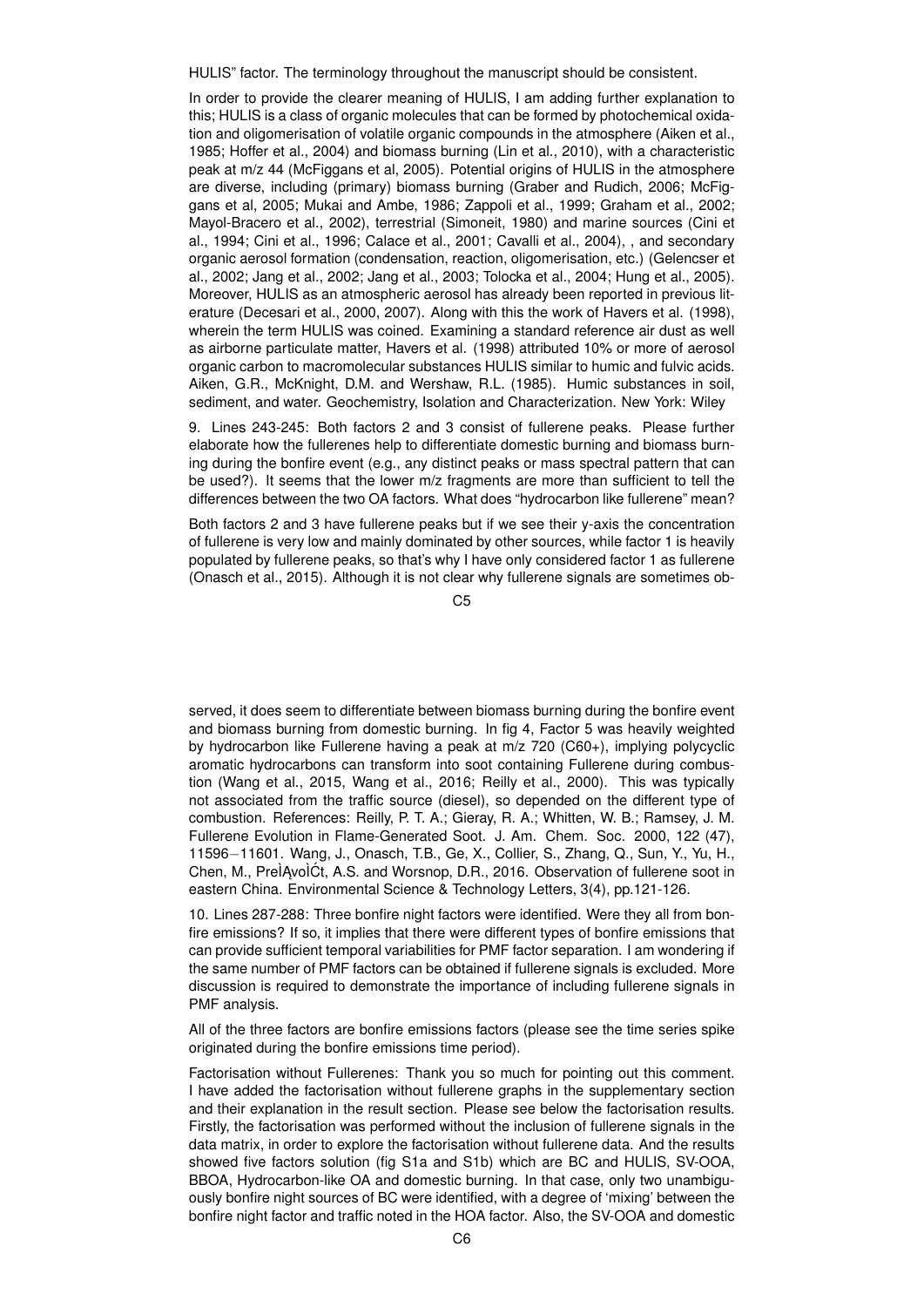burning factors also exhibit mixing in their timeseries as well. As such, the factorisation without fullerene signals was judged to be poor.

11. HULIS factor: The manuscript mention a couple of times that a factor having strong m/z 44 signals can represent HULIS in ambient particles, but I cannot fully follow the flow of argument. My interpretation is that the mass spectral features of the HULIS factor is similar to that of more-oxidized oxygenated OA (MO-OOA) factor identified in most other field studies. I am wondering whether other co-located measurements in this work can provide evidence that the HULIS factor has some specific chemical features that cannot be described as MO-OOA. I understand this can be just a terminology issue. More elaboration is required here.

The first factor is BC and HULIS. Firstly, by observing the time series of this factor, the reader will clearly notice that the highest concentration is during the bonfire emissions. If I interpret m/z 44 as MO-OOA then time series results also show some spikes before and after the bonfire event. Secondly, HULIS is a class of organic molecules that can be formed by photochemical oxidation and oligomerisation of volatile organic compounds in the atmosphere (Aiken et al., 1985; Hoffer et al., 2004) and biomass burning (Lin et al., 2010), with a characteristic peak at m/z 44 (McFiggans et al, 2005). Potential origins of HULIS in the atmosphere are diverse, including (primary) biomass burning (Graber and Rudich, 2006; McFiggans et al, 2005; Mukai and Ambe, 1986; Zappoli et al., 1999; Graham et al., 2002; Mayol-Bracero et al., 2002), terrestrial (Simoneit, 1980) and marine sources (Cini et al., 1994; Cini et al., 1996; Calace et al., 2001; Cavalli et al., 2004), , and secondary organic aerosol formation (condensation, reaction, oligomerisation, etc.) (Gelencser et al., 2002; Jang et al., 2002; Jang et al., 2003; Tolocka et al., 2004; Hung et al., 2005). Moreover, HULIS as an atmospheric aerosol has already been reported in previous literature (Decesari et al., 2000, 2007). Along with this the work of Havers et al. (1998), wherein the term HULIS was coined. Examining a standard reference air dust as well as airborne particulate matter, Havers et al. (1998) attributed 10% or more of aerosol organic carbon to macromolecular

C<sub>7</sub>

substances HULIS similar to humic and fulvic acids.

Minor comments: 1. Line 280. I think m/z 73 instead of m/z 71 for typical biomass burning factors. 2. Line 337: Please define BCtr. 3. Line 345: Please define BCwb. Thank you so much for pointing out these minor mistakes. m/z 73 instead of m/z 71 is corrected eBCwb is the equivalent Black carbon emitted from wood-burning sources. eBCtr is the equivalent Black Carbon emitting from traffic emissions.

Please also note the supplement to this comment: https://acp.copernicus.org/preprints/acp-2020-890/acp-2020-890-AC2-supplement.pdf

Interactive comment on Atmos. Chem. Phys. Discuss., https://doi.org/10.5194/acp-2020-890, 2020.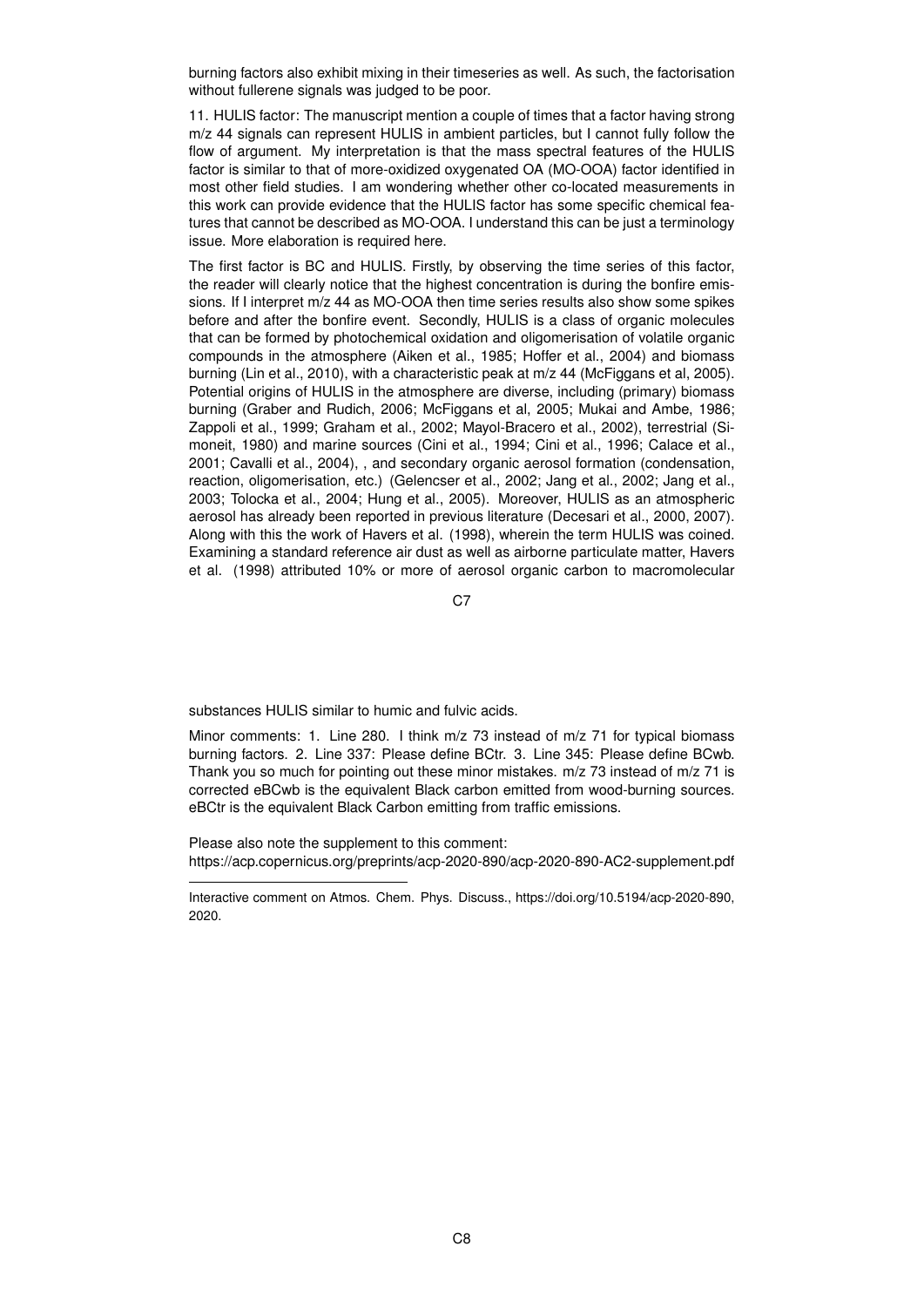|                                                                                                                                | <b>BC</b> (HR-SP-AMS)                                              |                            |             |
|--------------------------------------------------------------------------------------------------------------------------------|--------------------------------------------------------------------|----------------------------|-------------|
|                                                                                                                                |                                                                    | <b>Pearson Coefficient</b> |             |
| <b>BC</b> (AE31)                                                                                                               | 0.98                                                               |                            |             |
| <b>BrC</b> (AE31)                                                                                                              | 0.96                                                               |                            |             |
| <b>BC</b> (MAAP)                                                                                                               |                                                                    | 0.95                       |             |
|                                                                                                                                |                                                                    |                            |             |
|                                                                                                                                | Table S2: Correlation between BC (HR-SP-AMS) and CIMS measurements |                            |             |
| <b>HR-SP-AMS</b>                                                                                                               | <b>CIMS DATA</b>                                                   |                            |             |
|                                                                                                                                | HCN                                                                | <b>HCNO</b>                | HONO        |
|                                                                                                                                | Pearson                                                            | Pearson                    | Pearson     |
|                                                                                                                                | Coefficient                                                        | Coefficient                | Coefficient |
|                                                                                                                                |                                                                    |                            |             |
| rBC (HR-SP-AMS)                                                                                                                | 0.88                                                               | 0.77                       | 0.89        |
|                                                                                                                                |                                                                    |                            |             |
|                                                                                                                                | <b>Aerosol and Gases</b>                                           | <b>Pearson Coefficient</b> |             |
| rBC                                                                                                                            | $BC (ugm-3)$                                                       | 0.95                       |             |
| <b>HROrg</b>                                                                                                                   | $Org (ugm-3)$                                                      | 0.92                       |             |
| HRNH <sub>4</sub>                                                                                                              | $NH4$ (ugm <sup>-3</sup> )                                         | 0.92                       |             |
| HRNO.                                                                                                                          | $NO3 (ugm-3)$                                                      | 0.86                       |             |
| Table S3: Correlation between HR-Aerosols species Vs Aerosol and Gases (AMS)<br><b>HR Aerosol Species</b><br>HRSO <sub>+</sub> | $SO4 (ugm-3)$<br>Chl $(ugm-3)$                                     | 0.91                       |             |

Fig. 1. Table 1 shows the Pearson correlation coefficients between different BC measurements





series of various metal pollutant concentrations, 2b. Time series of High Resolution-BC<br>concentrations and its couting species (Organics and Inorganics), 2c. Time series of<br>Black Carbon measured by different instruments i.

**Fig. 2.** Timeseries of different variables observed during bonfire event. 2a. Time series of various metal pollutant concentrations, 2b. Time series of High Resolution rBC concentrations and its coating specie